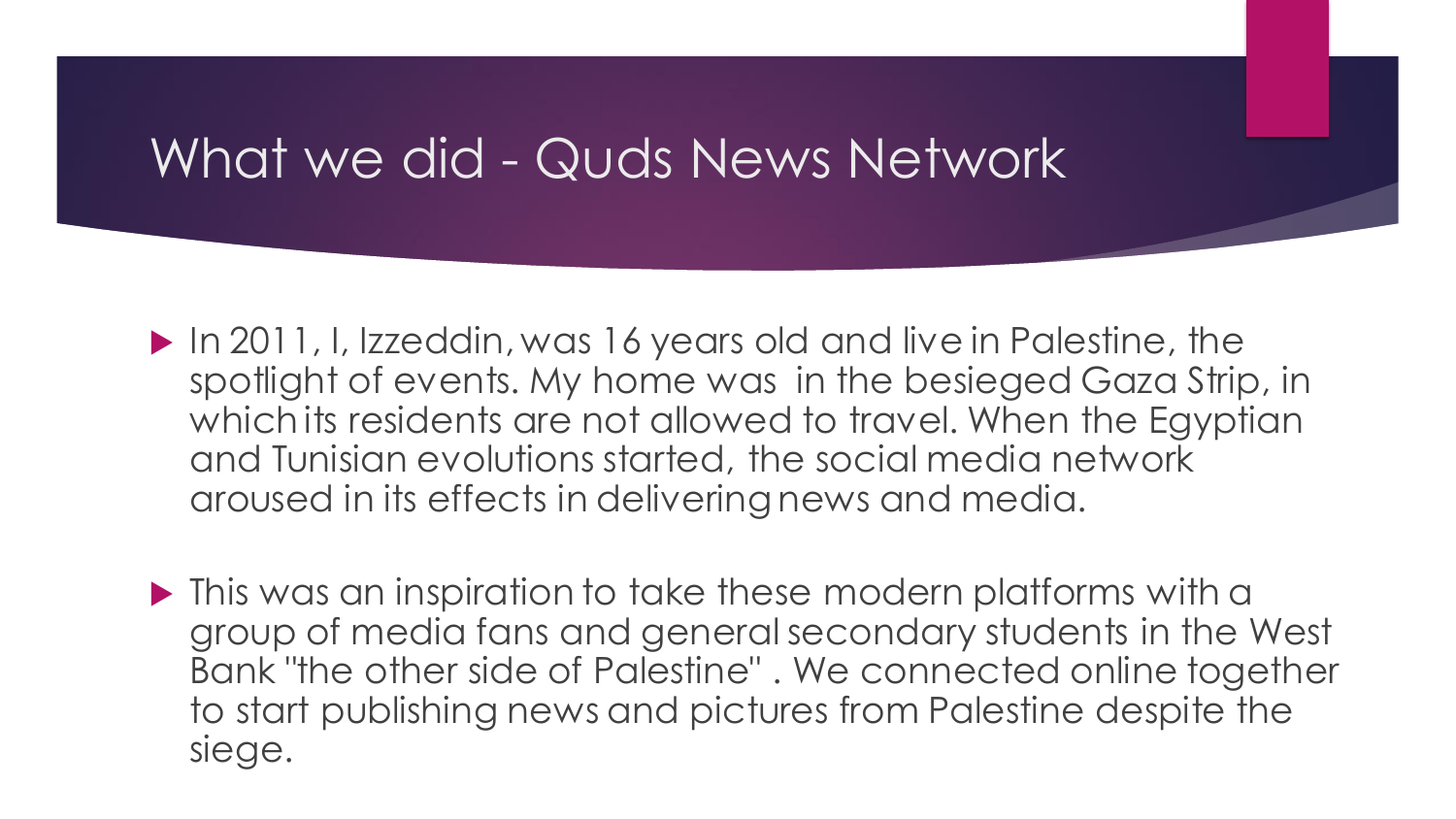### What we did - news for all by the young

- In March 2011, we began to create a news network through social media specialized in Palestinian News only. Quds News gained much attention and fame because it was the first to start in Palestine by focusing on modern tools of media, and ignoring the traditional media and sites at that time.
- ▶ The founding team of Quds News continued to spread the news voluntarily for two years through social media. Then, we launched a website and accepted ads that led to financial returns.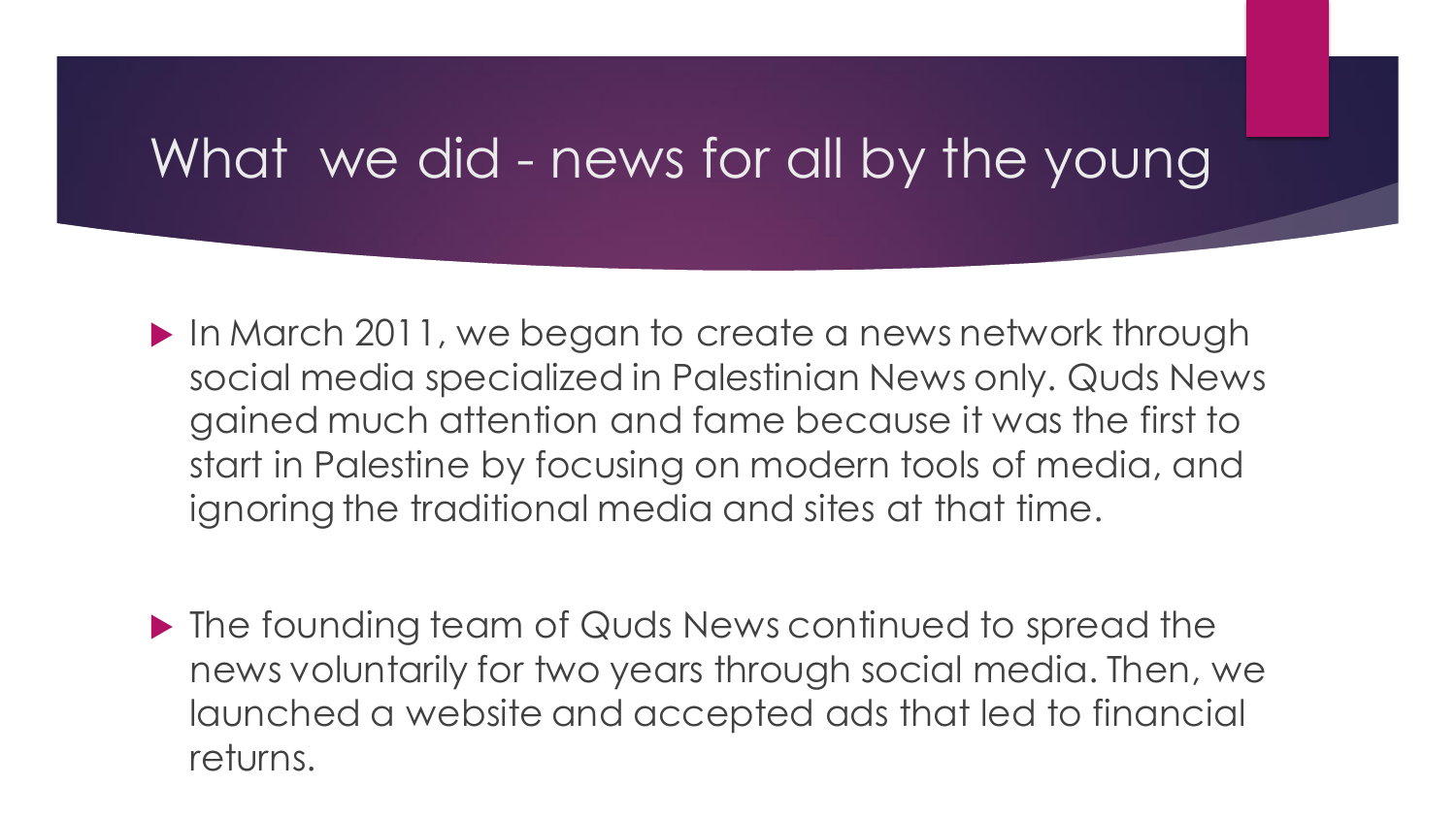### How we did it

- Since the establishment of Quds Network, we have had a team of journalists and volunteers who, to this day, are constantly sending field news through the Facebook group that has about 350 Palestinian journalists as members. Many of these members are working with other media organizations. Quds News, however, to them is different. They feel like its founders.
- After two years of volunteering, we launched a small team of two people earning a very small amount of money, who regularly enriched and published on the page. This came after a small income from advertising Google's commercials and ads across the site.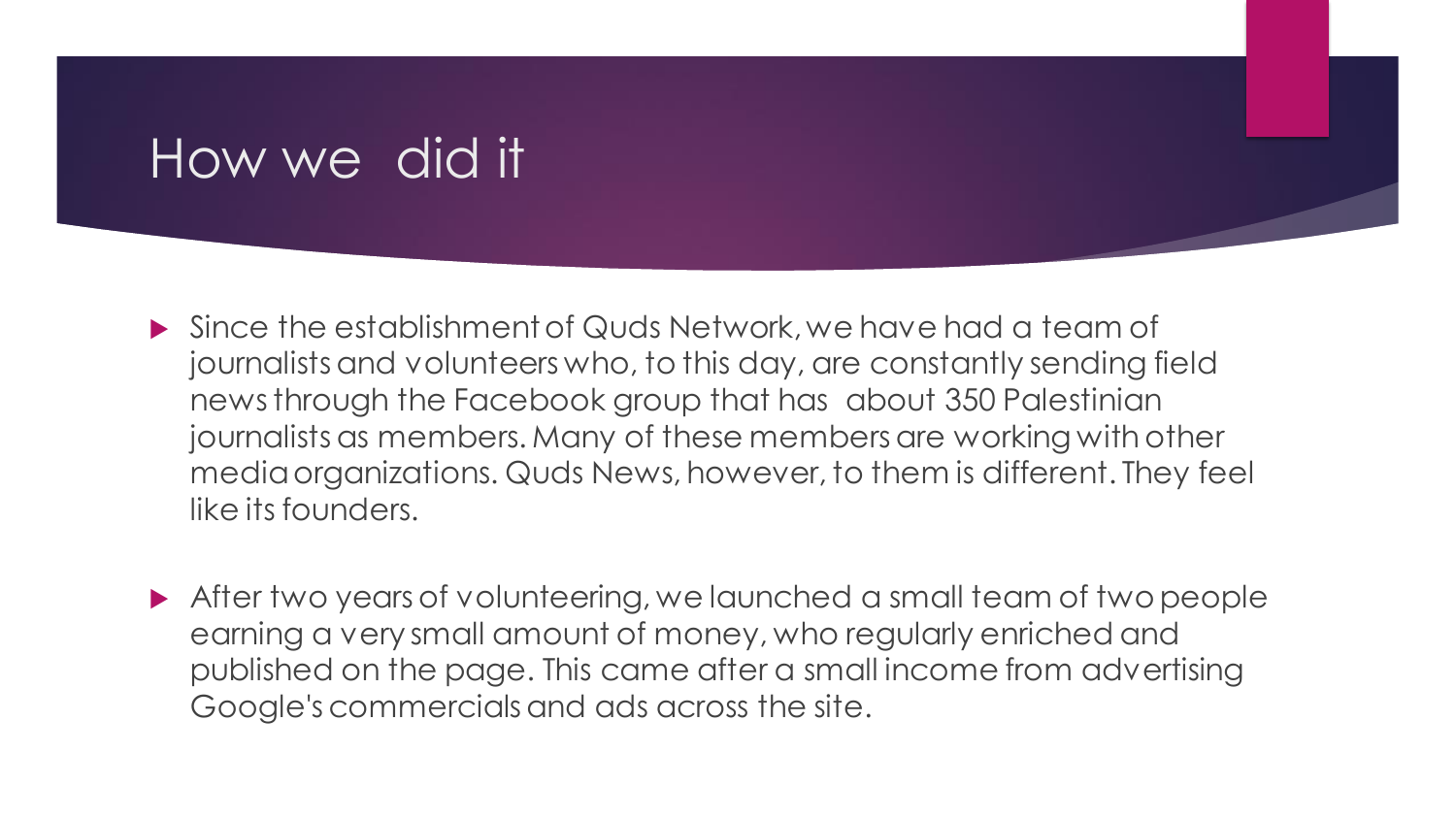### How we did it

- In the first month of the website's launch, Quds was classified as one of the top 10 sites in Palestine, despite the modest start and the small flow of posts through the site due to the lack of staff.
- Currently, the team has expanded and became 7 people. The team is an amazing experience from a lot of people's point of views. Some may consider them unprofessional, but they have proved great achievement. Honesty is our foremost importance.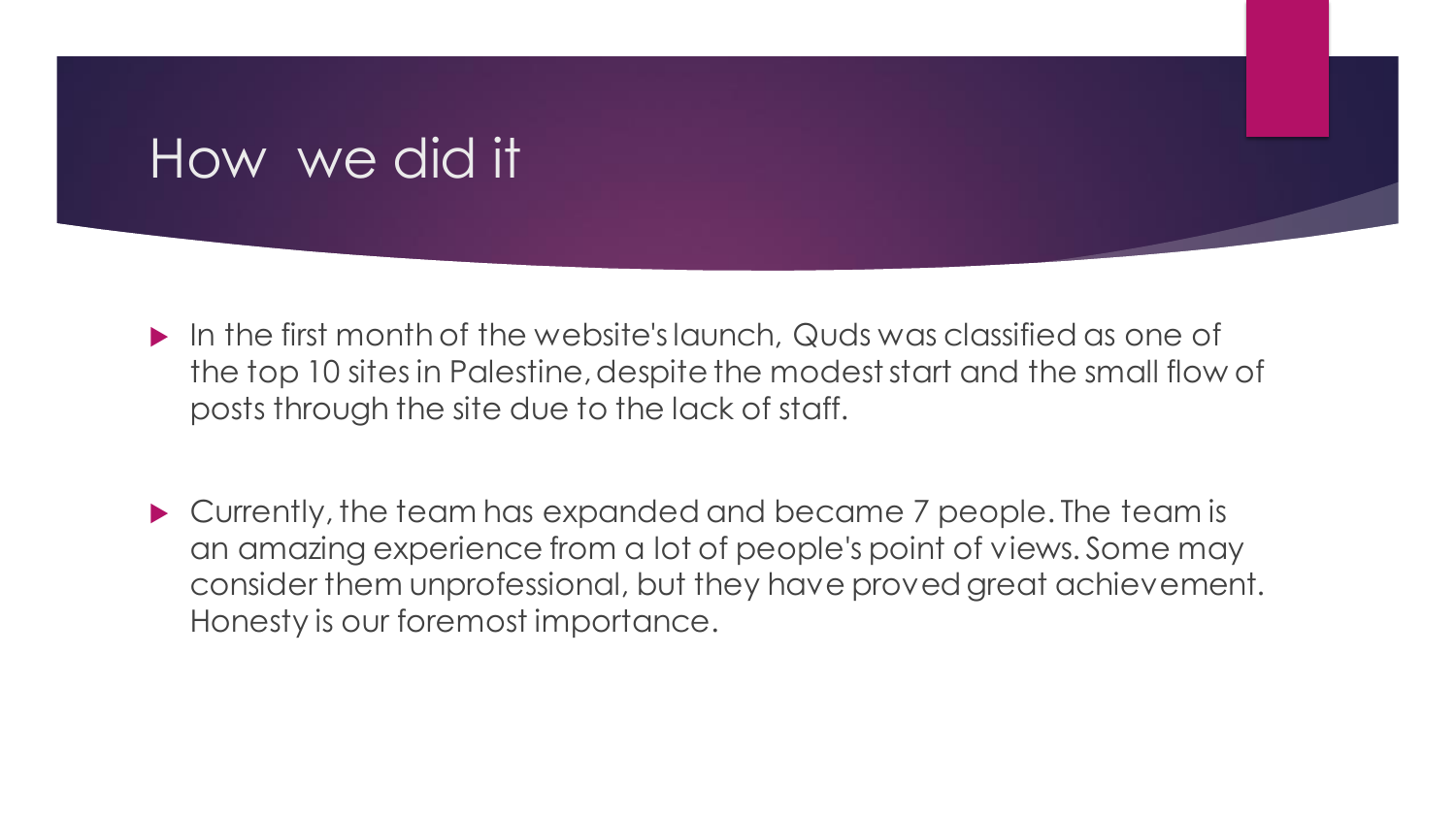### How we did it

 - The founding team and the editors haven't met in person for 9 years because of the occupation. Indeed, this was a great challenge for us.

#### Notes:

- $\blacktriangleright$  We have no operating costs
- $\blacktriangleright$  We do not have an office.
- $\blacktriangleright$  The entire team works online from their homes.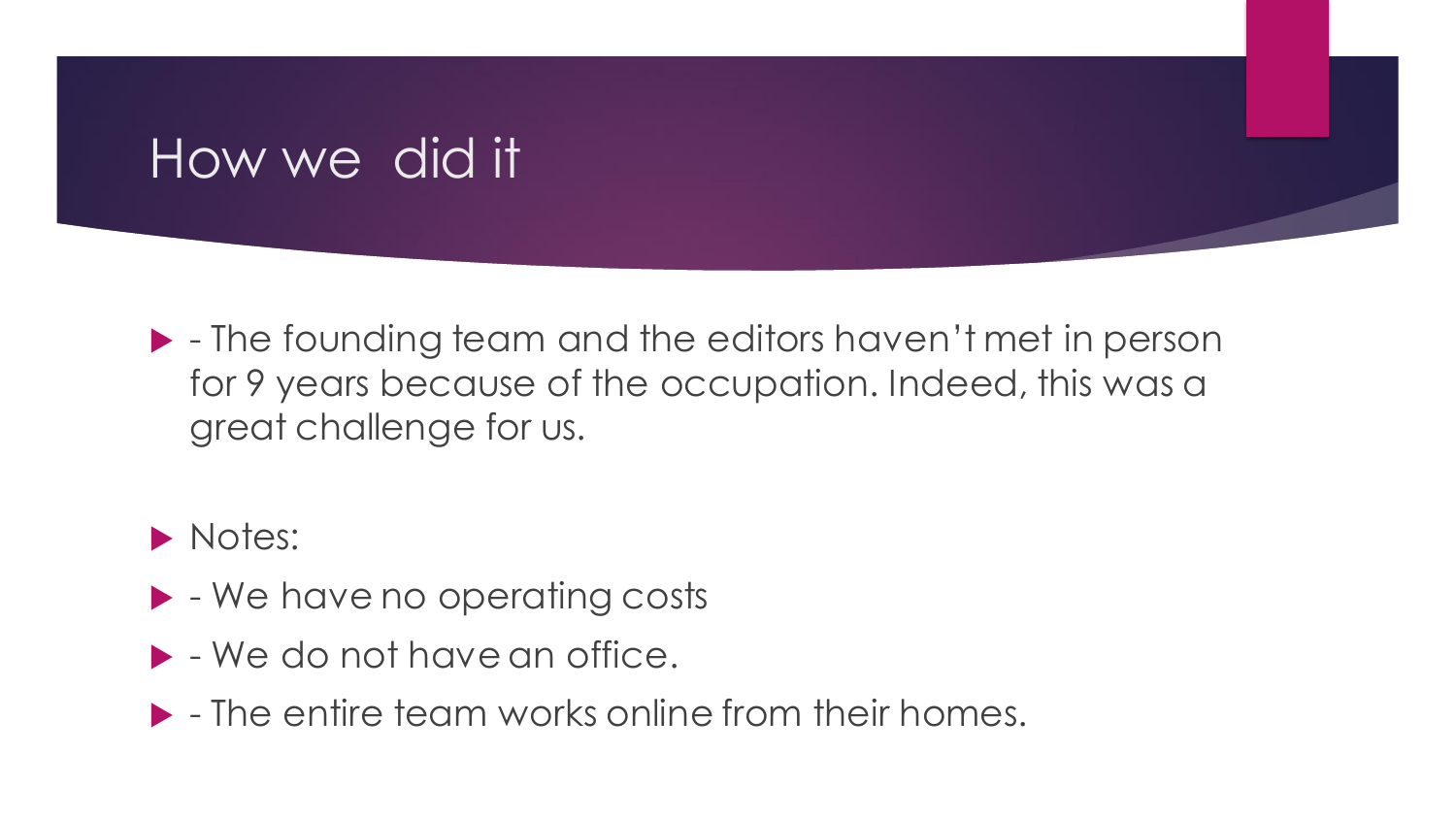In Quds News Network, we most importantly believe in its continuity through the young spirit it had since it was launched in 2011. By its young staff and managers, it targets the youth with content that suits their interests. We work to focus on youth by engaging them in gathering information and field news, developing young journalists, editors and media professionals who can cope with the requirements of the digital media, in addition to attracting successful and influential young journalists. Moreover, we work on integrating media students in universities in the network environment to ensure their vitality and continuous development.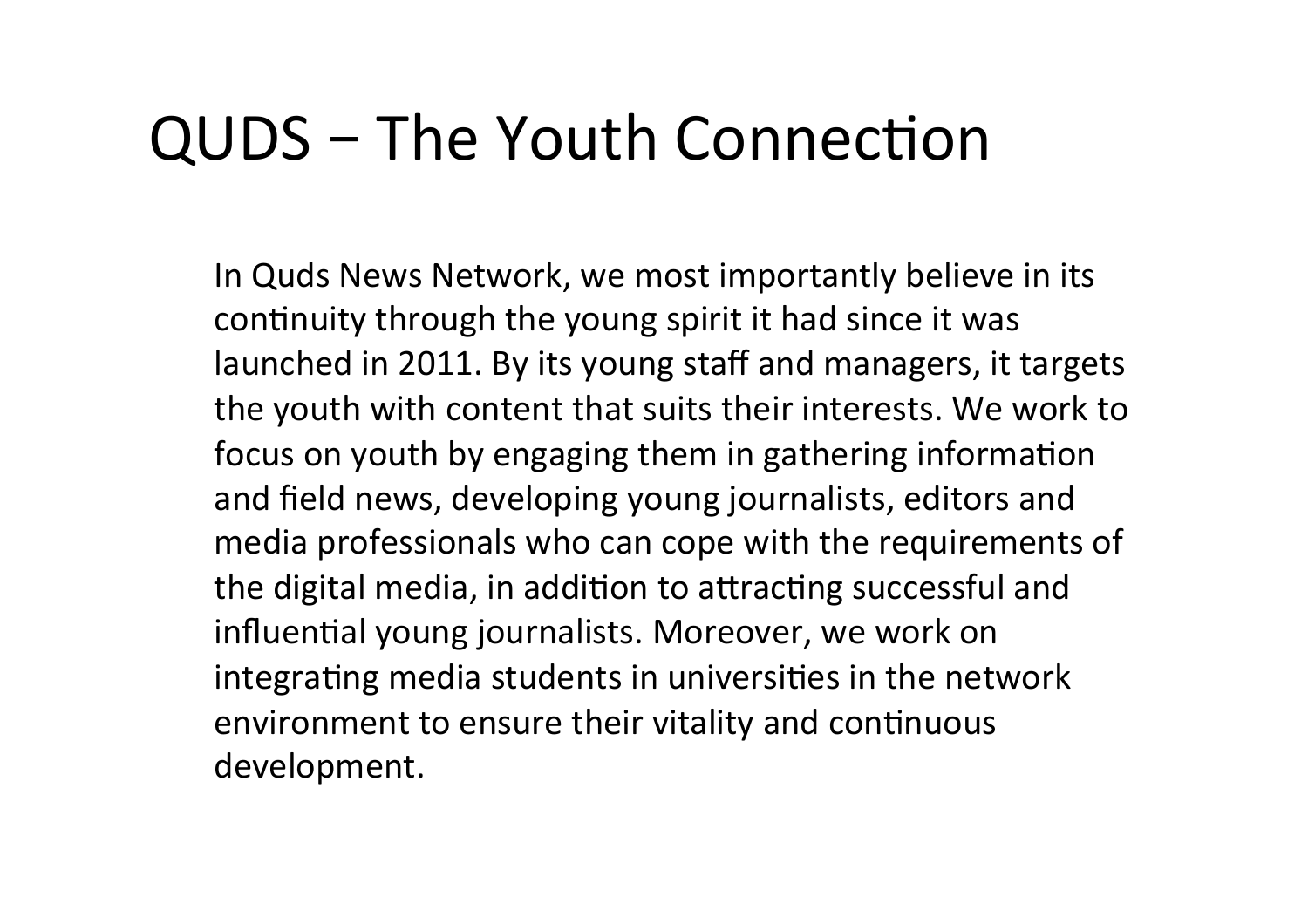#### **A YOUNG STAFF**

Quds' seven main staff members are all under age 30, five are under age 25.

In addition, there are 300 volunteers working in the network of correspondents and journalists. 90% of whom are youth, i.e., their ages are between 18-35.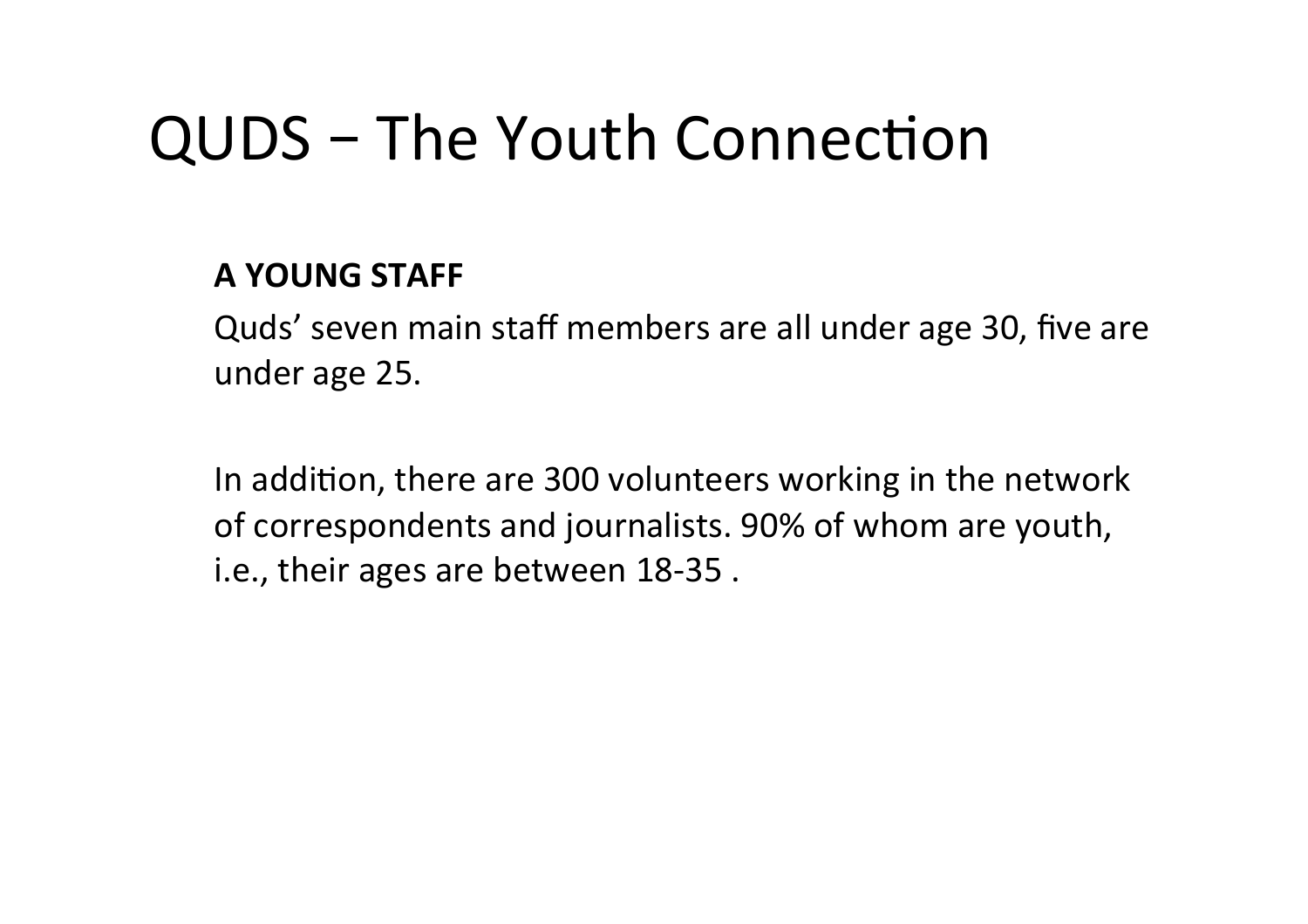

#### **A YOUNG AUDIENCE**

Young people are the main audience in all Quds's platforms. Most recent stats are at left:

Instagram (top) Facebook (bottom).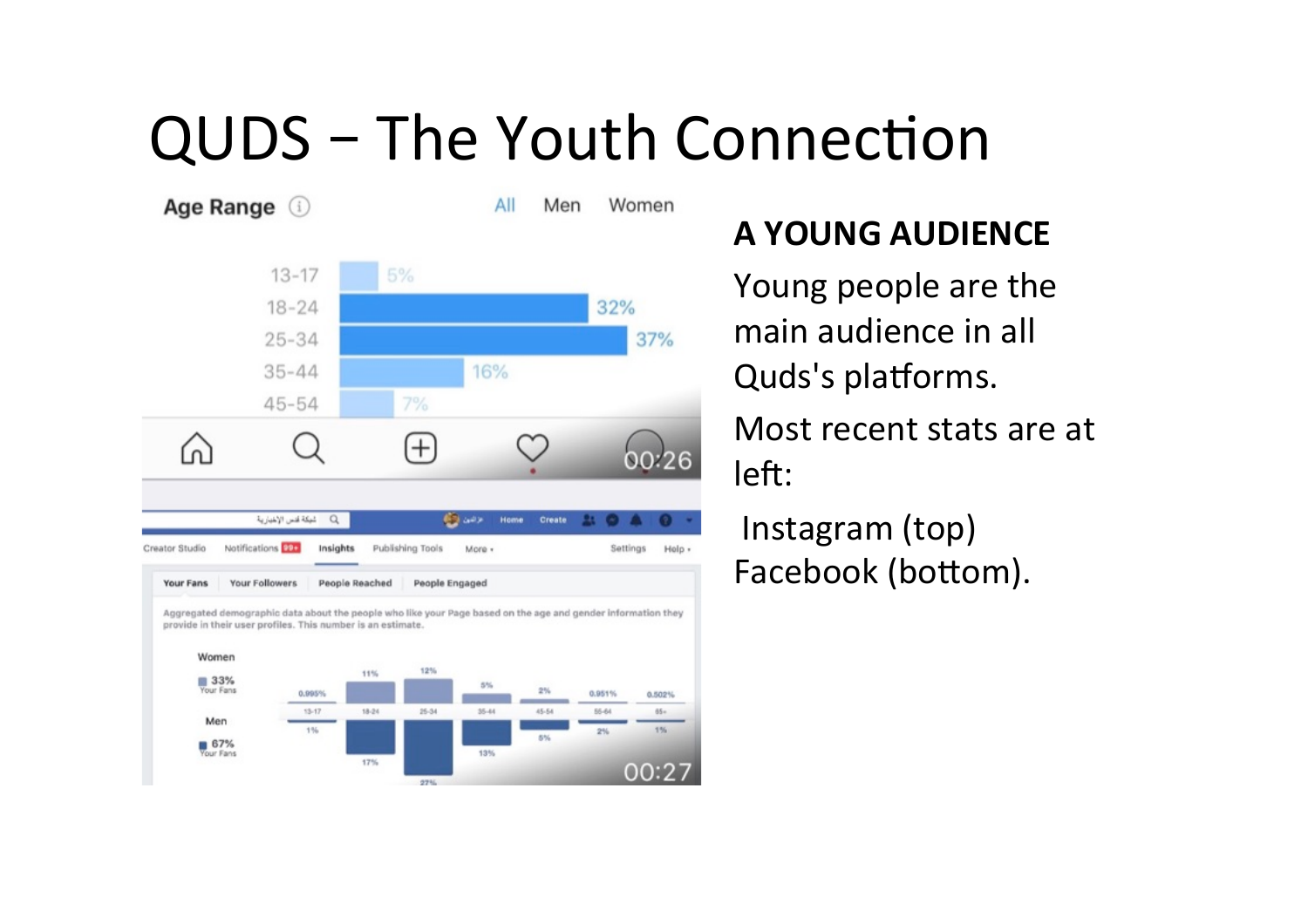#### **CONTENT THAT FOCUSES ON OUR AUDIENCE**

#### **1. Success stories and challenges for the Palestinian youth.**

Example (in Arabic): the story of the high school student Warda Al-Agha, 18, who faced cancer as she took her last exams. 

The network also did a follow-up, in which she said the original story contributed to her self-confidence and pushed her toward overcoming her illness and suffering

The first story

https://www.facebook.com/watch/?v=1615960091814219

The second story:

https://www.facebook.com/watch/?v=1644155388994689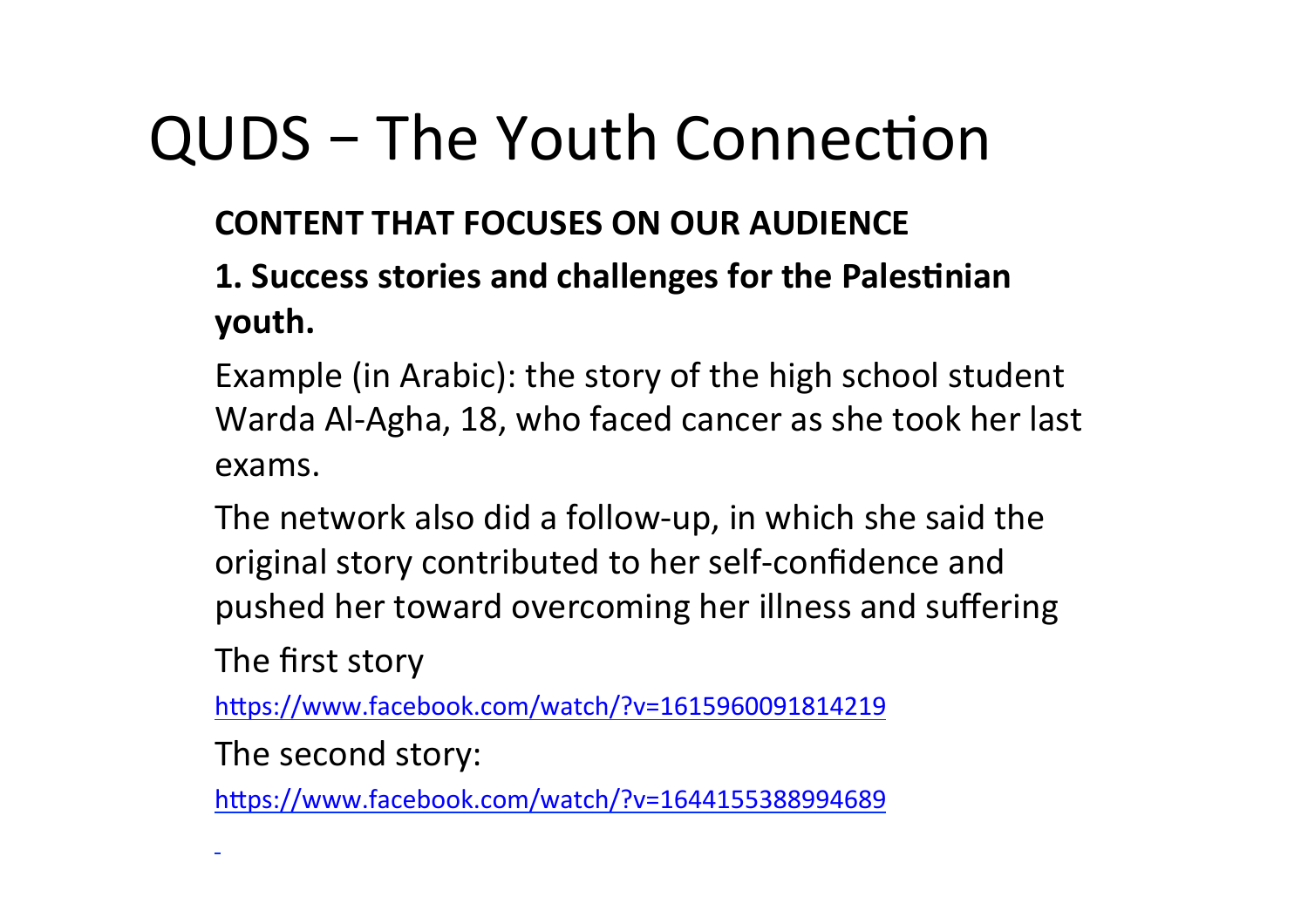#### **2. Content that helps young people overcome the** unemployment and education crisis.

Example: In one month this year, we published six stories about people who made their way through a new career and presented them as models that unemployed youth can follow.

```
Examples (in Arabic):
```
https://www.facebook.com/watch/?v=2467539666807237

https://www.facebook.com/watch/?v=333345147556329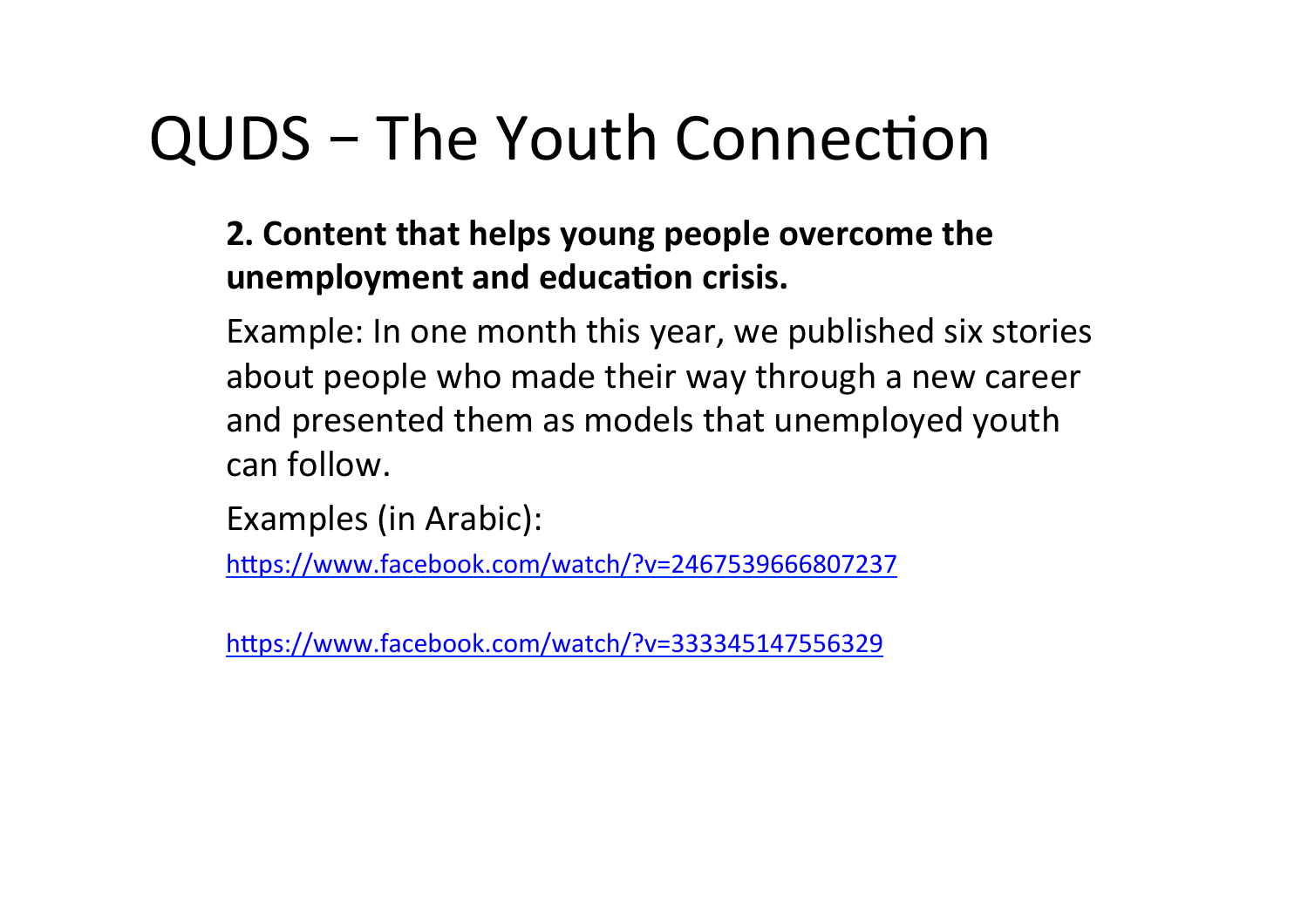**3. Considering youth issues in the Palestinian society,** advocating for their right to express their opinion, and covering the violations they face, whether from the **Israeli army or the local authorities.** 

**Example:** We participated in a campaign for Palestinian youth against Facebook violations of the Palestinian content. Staff participated in the campaign online and through protests.

As a result, Facebook contacted the network's representatives to help the voice of Palestinian youth reach Facebook.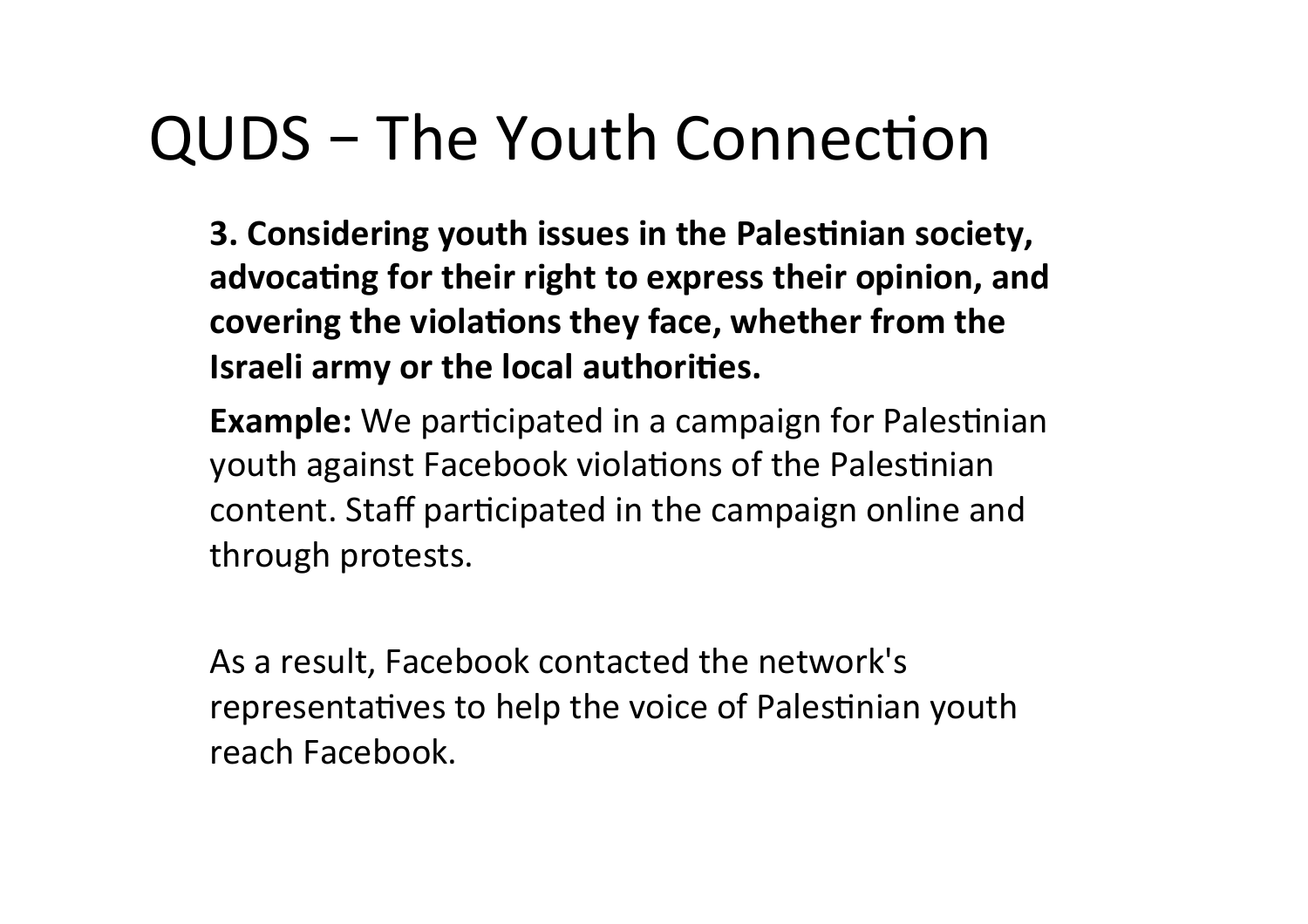

Quds members during a protest on Facebook policies 



Quds representatives meeting with the Head of Content and Media Partnerships in Europe, the Middle East and Africa at Facebook Patrick Walker (at left)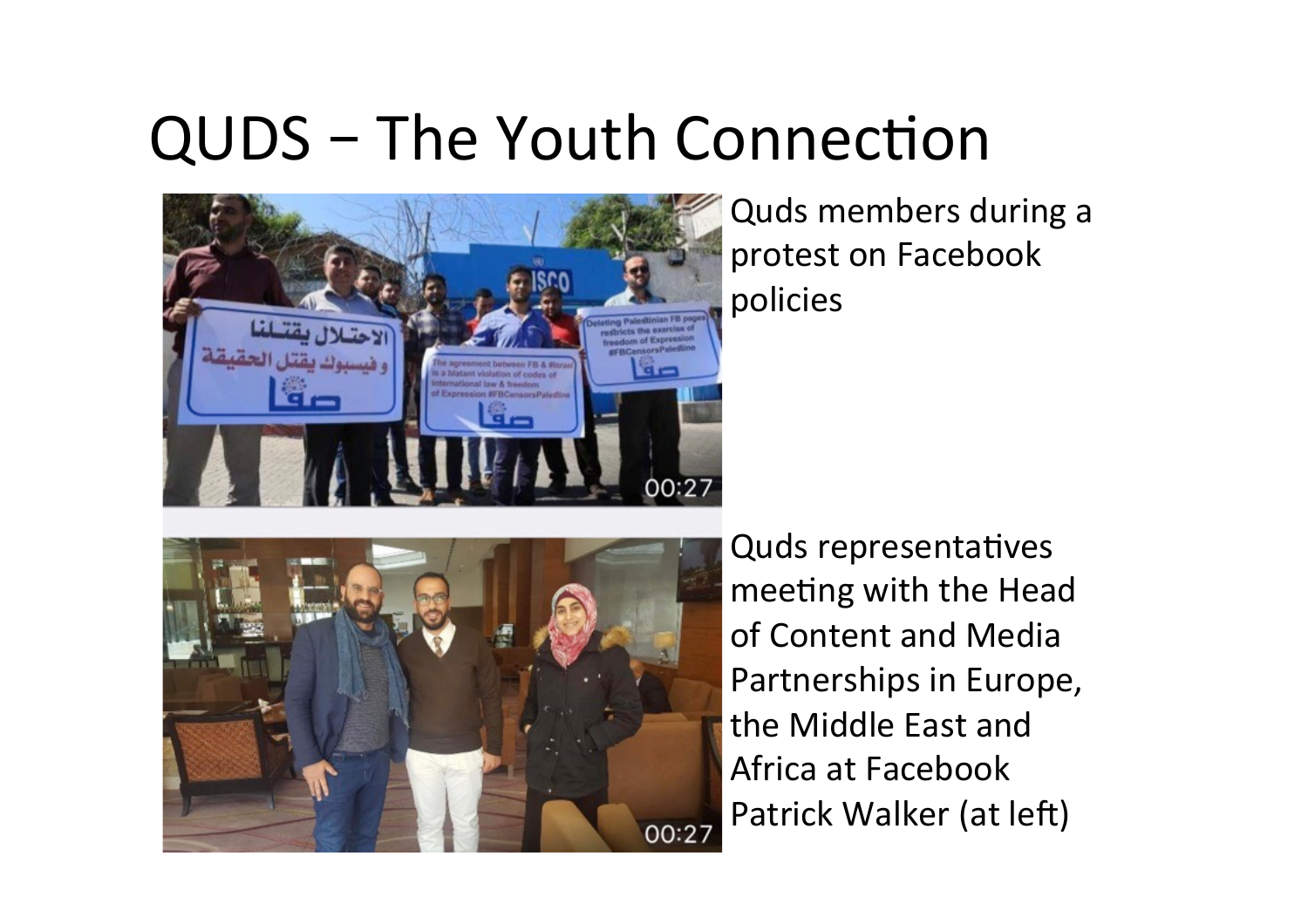#### **WE ALSO TEACH YOUTH ABOUT JOURNALISM BY...**

1. Lecturing students about Quds's experience to motivate them to early start their media projects and promote media entrepreneurship. An example is a recent lecture by a network representative at Birzeit University in the West Bank. 

2. Working to integrate media students into our work environment through volunteering, training in publishing, helping edit news, and contributing to the production of content suitable to their interests. In the course of 3 years, the network received 12 volunteers assigned by Palestinian universities in the Gaza Strip.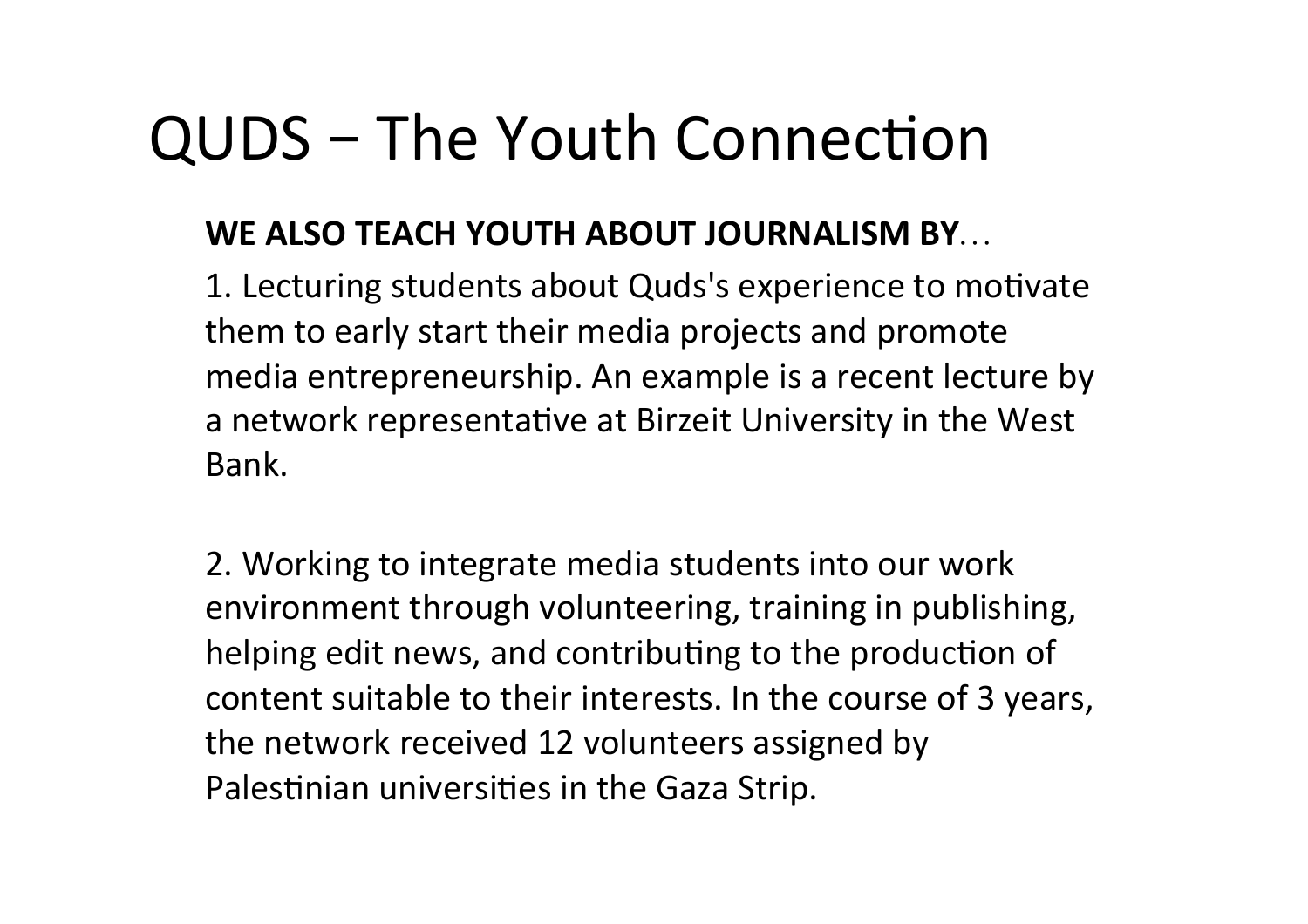## Why we did it

- ▶ We did it to challenge reality. Most of what we work on is to qualify everyone; i.e., we have each individual as a team in him/herself. Each has several skills on his/her own in publishing via Social Media:
- **1** Press editing.
- ▶ 2- Publishing and editing through social media platforms.
- **► 3- Photo designs of pieces of news.**
- ▶ 4- Video editing.
- 5 Writing a digital story text for another video.
- ▶ 6 Writing and editing news for the site.

▶ They perform all these tasks during their working day of 7 hours.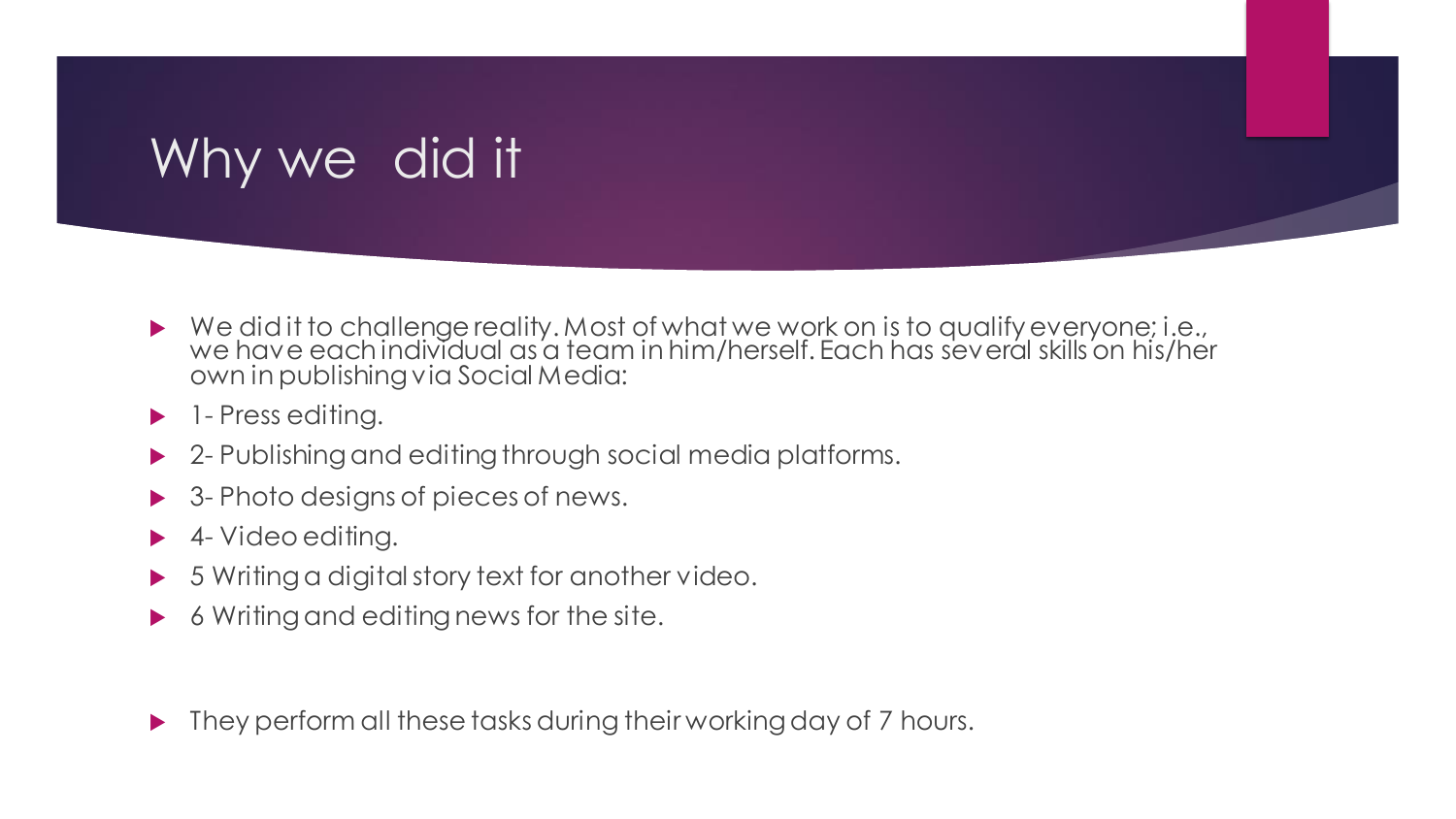## Why we did it

 $\blacktriangleright$  This experience has made many traditional institutions in my country contact us to hear our experience and bring in their staff to hear about the capabilities of our small and distinguished team.

 We work vigorously and specialize in digital production; i.e., Digital Videos, Stories & Graphic Designs. We were the first not Palestinian, but Arab producers of digital stories. After us came "AJ+" Arabic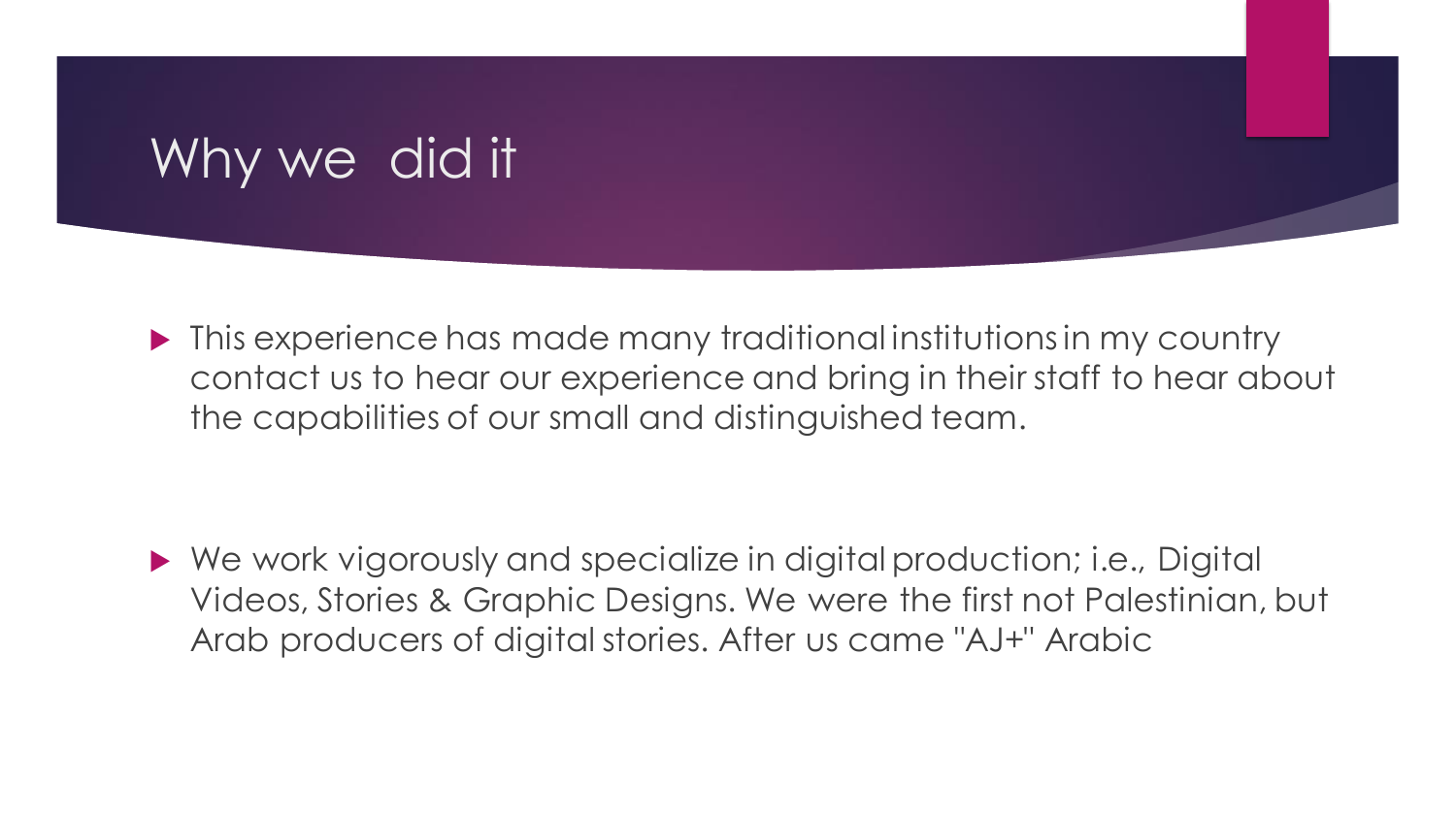### Why we did it

- Thanks to this initiative in digital production, we achieved the first media cooperation between Facebook, Instagram and Twitter with a Palestinian media organization. We have also defended the Palestinian digital content on Facebook and held several meetings with its managers. In addition, Quds News has private direct contact with Facebook in which it invites us to its activities.
- ▶ Quds News has its own style which is different than the traditional news media. It uses the narrative style which is closer and more preferable to the audience. We believe in maintaining the credibility and professionalism of the media . The belief in the power of youth and the power of social media in their hands is what makes Quds Network very special.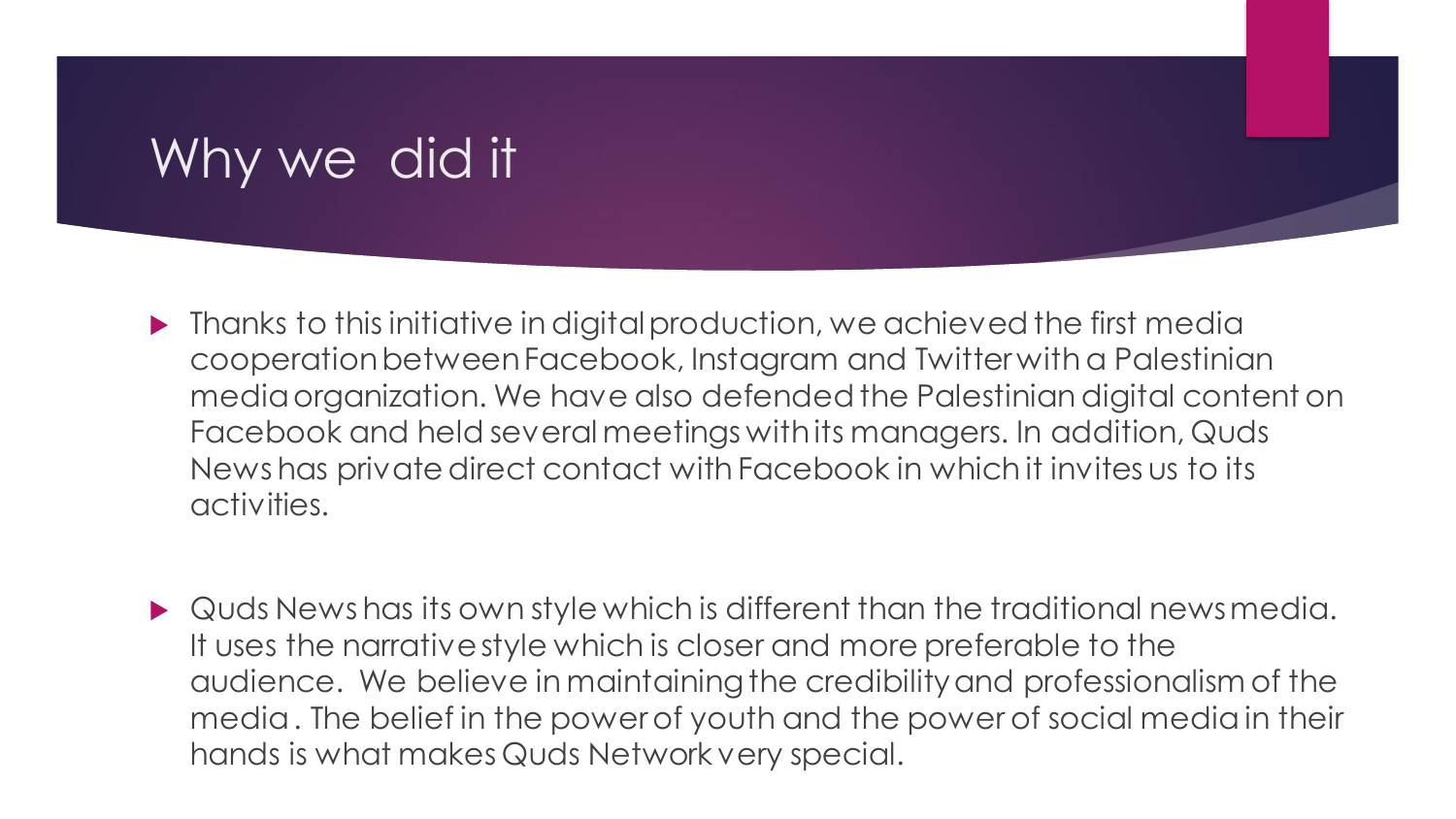### How we know it worked out

- We have accomplished noticeable achievements in addition to social media figures
- **Formonitored by annual local reports.**
- **These figures are:**
- Facebook: 12 million followers "The first in Palestine , News category"
- Twitter: 600 thousand followers "The first in Palestine, News Category"
- Instagram: 1 million followers "The first in Palestine and the sixth among all Arabic media.
- Website: Classified as one of the sixth most visited sites in Palestine, according to Alexa.